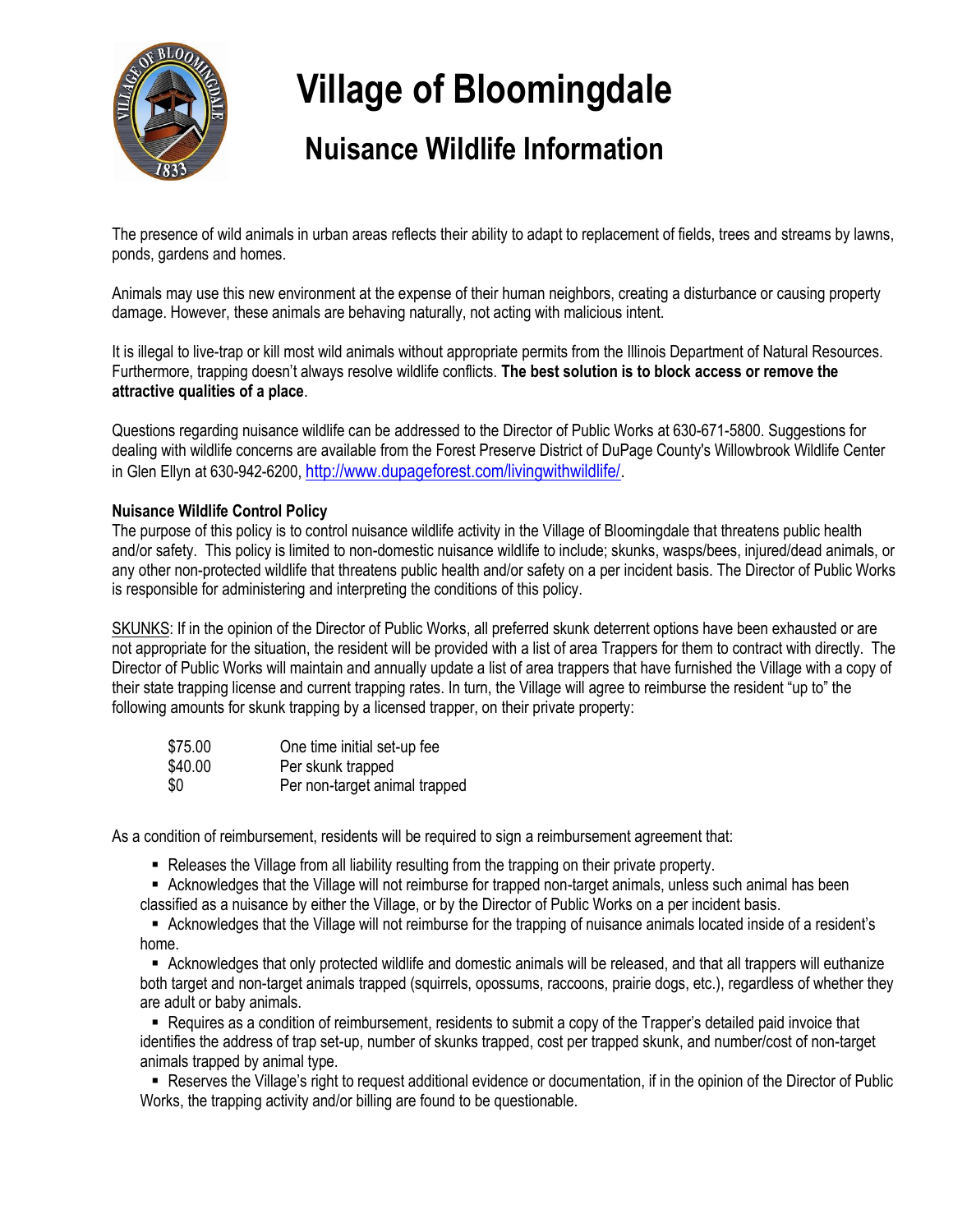### **Trapper Referrals**

*(The Village does not endorse any one trapper over another. This list is provided to assist residents. We encourage residents to obtain pricing from more than one trapper.)*

| <b>ABC Humane Wildlife</b> | Rebecca Fyffe  | 847-870-7175 |
|----------------------------|----------------|--------------|
| <b>Critter Detectives</b>  | Lou Ocasio     | 630-916-7678 |
| <b>R-Mark Wildlife</b>     | R. Mark Romano | 630-476-1198 |

#### **Wildlife and People**

The presence of wild animals in urban areas reflects their ability to adapt to replacement of fields, trees and streams by lawns, ponds, gardens and chimneys. Animals may use this new environment at the expense of their human neighbors, creating a disturbance or causing property damage. However, these animals are behaving naturally, not acting with malicious intent.

**NOTE: It is illegal to live-trap or kill most wild animals without appropriate permits from the Illinois Department of Natural Resources. The only permanent solution is to block access or remove the attractive qualities of a place.**

Suggestions for dealing with wildlife concerns are available from the Forest Preserve District of DuPage County's [Willowbrook Wildlife Center](http://www.dupageforest.com/EDUCATION/willowbrook.html) in Glen Ellyn (630) 942-6200, o[r http://www.dupageforest.com/livingwithwildlife/.](http://www.dupageforest.com/livingwithwildlife/) The Wildlife Center provides information to approximately 12,000 callers each year.

#### **RECOMMENDED PROCEDURES**

These procedures identify what is attracting the animal and how to remove the attraction or block access to it. (IMPORTANT: When ammonia is recommended, do not use it during the breeding season. It will injure infant wildlife that are too young to escape.)

**To discourage an animal from an outdoor den site:** Spread baking flour in front of the den entrance at dusk and monitor for paw prints. When the animal has left, place an ammonia-soaked rag in the den and fill it in, leaving additional soaked rags along the outside perimeter of the site. Leave the rags in place for two to three days, resoaking daily when needed. The hollow spaces under concrete stoops can be filled in with instant concrete. Another barrier is hardware cloth buried with the lower end bent outward in an "L" shape, which discourages animals when they reach the curve of the "L".

**To discourage an animal from an indoor den site:** Illuminate the den with as much light as possible and leave a loud radio playing 24 hours for two to three days. Ammonia-soaked rags may be placed inside or outside the entry hole. After the third day, tape a piece of paper over the hole and monitor for 24 hours. If it remains unbroken, the animal has vacated. Make repairs immediately.

**To assist an animal out of a window well:** Lower a rough-surfaced board (tacked with burlap, carpet scraps, etc.) into a window well at an angle. Nocturnal animals climb out after dark.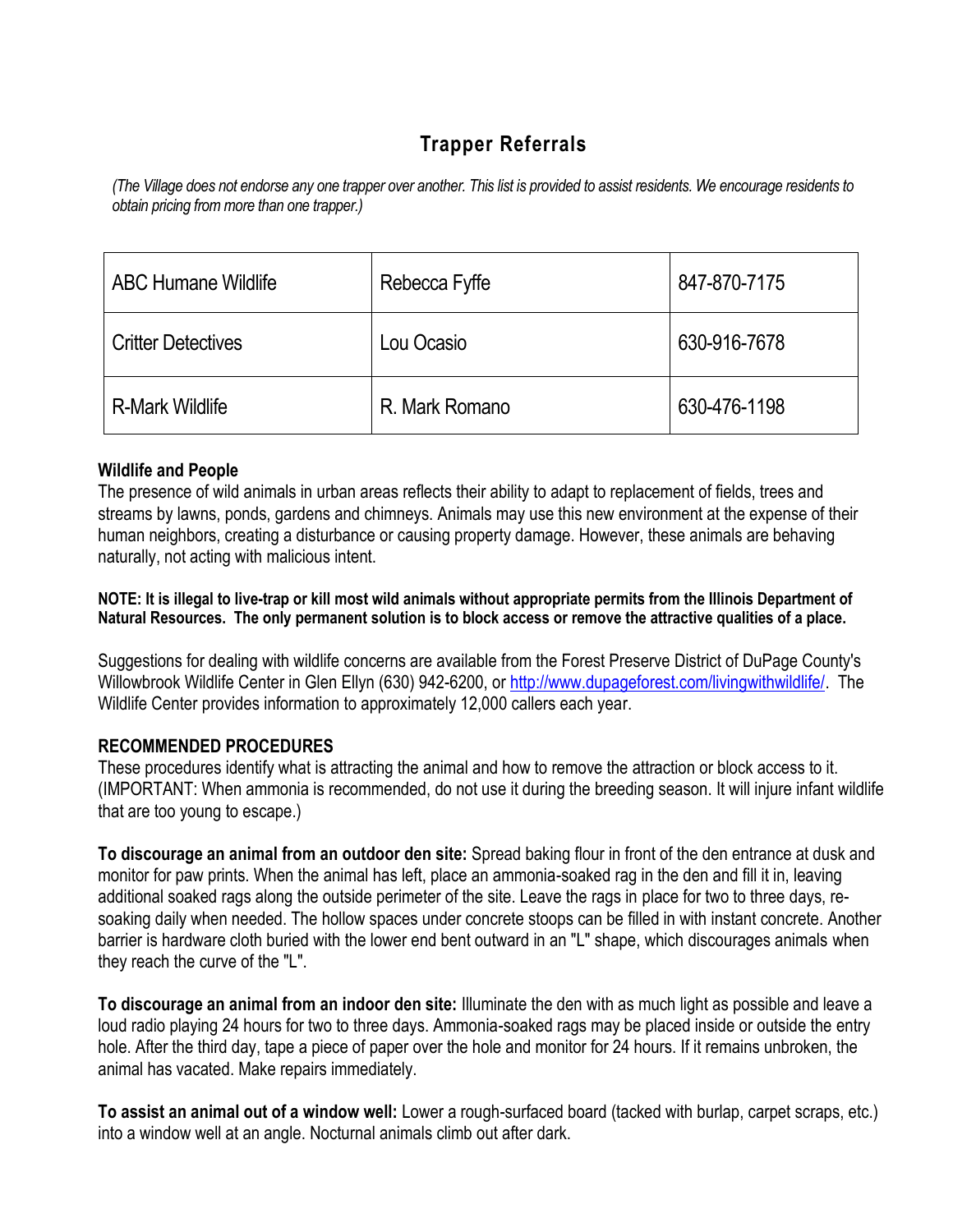



| This agreement is entered into between the Village of Bloomingdale and | (Resident), |
|------------------------------------------------------------------------|-------------|
| for the reimbursement of private residential trapping services at      | (Property). |

Whereas, the Village of Bloomingdale endorses humanitarian and environmentally sensitive nuisance wildlife deterrence options recommended by the Willowbrook Wildlife Center, and

Whereas, the resident has exhausted all environmentally and humanitarian preferred nuisance wildlife deterrence options, and

Whereas, the resident desires to employ the services of a licensed trapper to trap, remove and euthanize all skunks on their resident property, and

Whereas the Village of Bloomingdale adopted a Nuisance Wildlife Control Policy (Resolution 2000-R-5) providing for residential skunk trapping reimbursements for all residents who have complied with said policy,

Now therefore in consideration of the premises and of the mutual premises agreements, covenants and undertakings set forth herein, the parties agree as follows:

- 1. All trapping arrangements are to be made directly between the resident and their licensed trapper of choice who is on file with the Village.
- 2. The resident indemnifies and holds the Village and its employees and officers harmless from any and all liability for damages of all kinds, whether it be damage to person or property that may arise from the utilization by the resident of a licensed trapper whose name is supplied to the resident by the Village pursuant to this agreement.
- 3. Any trapping on residential property is an exclusive agreement between the resident and their trapper.
- 4. As a condition of reimbursement the resident expressly understands and agrees that:
	- a) Any performance bond or insurance policies required of their trapper, shall in no way limit the resident's responsibility to indemnify, hold harmless, and defend the Village of Bloomingdale, its officials, agents, employees from all liability resulting from the trapping on their private property
	- b) Reimbursement is limited to \$75.00 for a one-time set-up and \$40.00 for each skunk trapped on the exterior property.
	- c) The Village will not reimburse for interior residential trapping or for trapped non-target wildlife, unless such wildlife has been classified as a nuisance by either the Village, or by the Director of Public Works on a per incident basis.
	- d) Only protected wildlife and domestic animals will be released; all other wildlife trapped will be euthanized, (squirrels, opossums, raccoons, etc.), regardless of whether they are adult or baby animals.
	- e) All reimbursement requests are to be forwarded to and processed by the Director of Public Works, and must include a copy of the trapper's detailed paid invoice, identifying the service address, number of skunks trapped, cost per trapped skunk, and number/cost of non-target animals trapped by animal type.

The Village reserves the right to request additional evidence or documentation if in the opinion of the Director of Public Works, the trapping activity and/or billing are found to be questionable.

Resident Signature **Date** 

VILLAGE OF BLOOMINGDALE

Director of Public Works Date

Village of Bloomingdale Public Works (630) 671-5800 [www.villageofbloomingdale.org](http://www.villageofbloomingdale.org/)